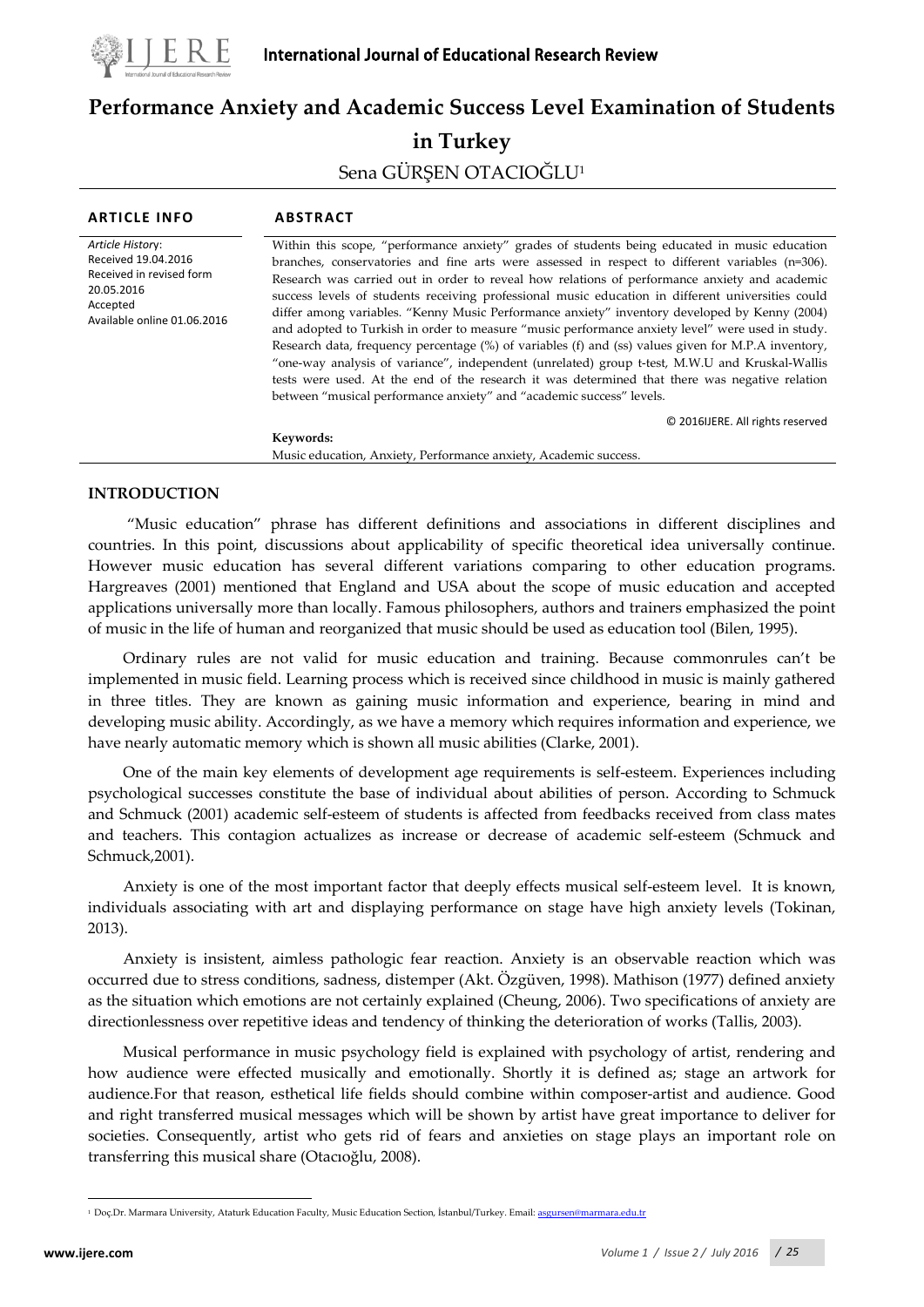The study is about the anxiety felt on stage, 16,5 % of musicians notified their musical performance was damaged due to the anxiety they had, 16,1 % notified their career was effected due to performance anxiety they had and 21 % notified they had severe pressure during performance (Wesner et.al. 1990).

There are several organizations which provide professional music and instrument education affiliated to State Universities in Turkey (State Conservatories, Fine Arts Faculties and Music teaching departments of Education faculties). Candidate teachers training music teaching are expected to be successful and dominate to teaching. On the other hand, trainers educated in music departments of fine arts are expected to graduate with good grade. For that reason, self-esteem of individuals receiving music education and overcoming with anxiety is important for their development (Otacıoğlu, 2008).

Psychometric approaches concerning music information has been accelerated for twenty years. Especially, USA is the leader in this point. While test types diversify about music field, it is easy to determine test criteria during testing (Otacıoğlu, 2008). According to Kemp (2002), while validity of music test doesn't constitute a problem, it could constitute typical criteria, instrument performance concerning literate or aural abilities. For the measurements in music field while behavioral analyzes and practical works included, "music therapy" and "music education" are especially discoursed.

In the light of the information above mentioned, purpose of research is to examine whether there is a relation between "Performance anxiety and Academic success" grades of student in organizations which provide music education. In this direction, it was aimed to research relation between "performance anxiety and academic success" grades besides the relation of gender, age, organization, instruments of performance anxiety and academic success" grade averages of students who attended research.

## **METHOD**

In this research, it was aimed to perform anxiety and academic success levels of students who are professionally educated

# **Universe and sample**

Sample of research is constituted by total 306 license level students receiving professional music education in different organizations of Turkey. Mimar Sinan University State conservatory (n=17), Istanbul University State conservatory (n=28), Doğu Akdeniz University Education Faculty (n=34), Marmara University Fine Arts Faculty (n=14), Kocaeli University Fine Arts Faculty (n=16), Marmara University Education Faculty (n=51), Karadeniz Technic University State Conservatory (n=17), Dokuz Eylül University Education faculty (n=37), On Sekiz Mart University Education Faculty (n=39), Uludağ University Education Faculty (n=53). Total 306 students are involved in the study. f and % calculations were given in table 1 concerning the education organization.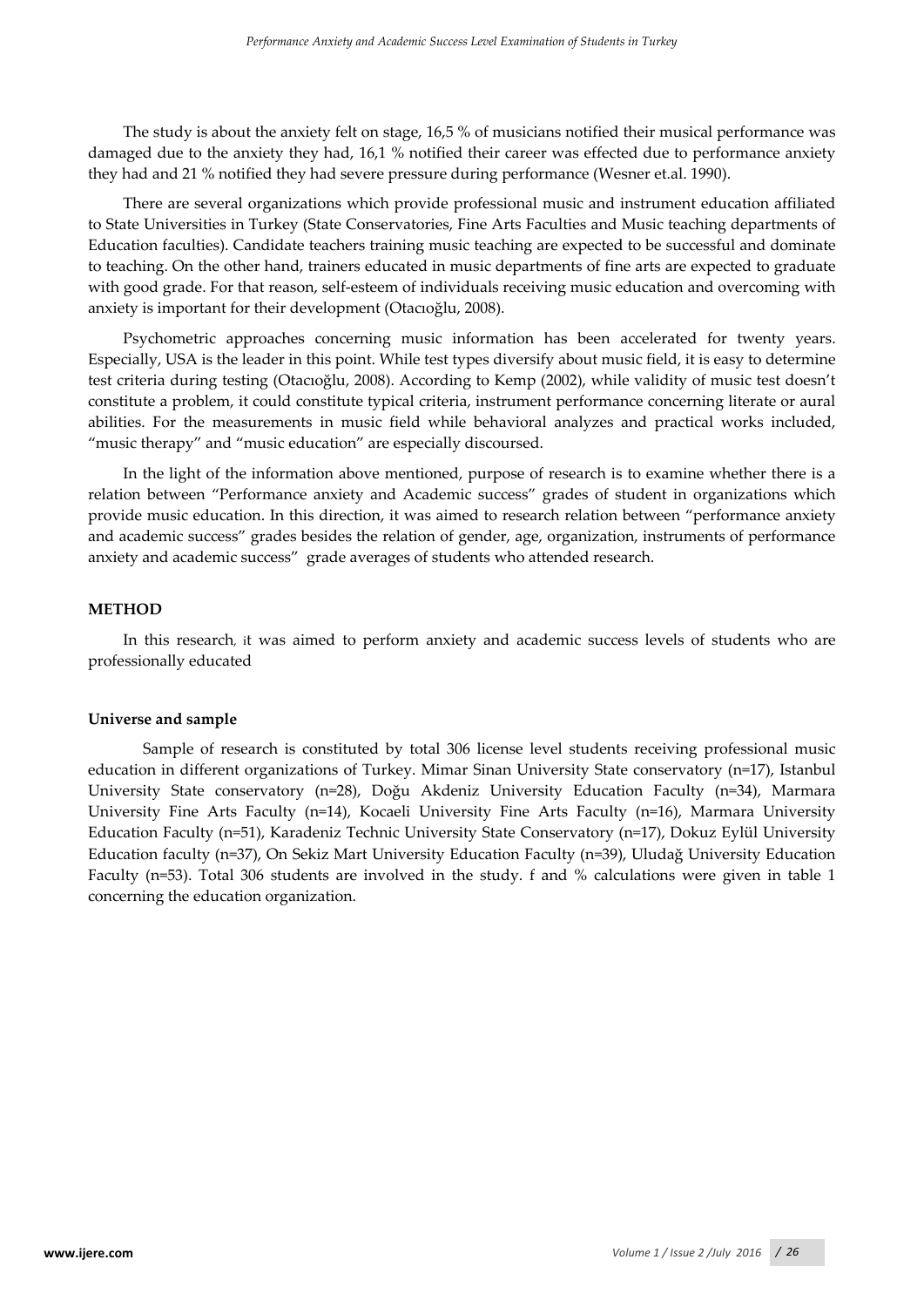| Organization                             |     | $\%$  |
|------------------------------------------|-----|-------|
| Mimar Sinan U. Fine arts Conservatory    | 17  | 5,6   |
| Istanbul U. State Conservatory           | 28  | 9,2   |
| Doğu Akdeniz Ü. Music Teaching (KKTC)    | 34  | 11,1  |
| Marmara U. Fine arts Conservatory        | 14  | 4,6   |
| Kocaeli U. Fine arts Conservatory        | 16  | 5,2   |
| Marmara U. Music Teaching                | 51  | 16,7  |
| Karadeniz Technic U. Conservatory        | 17  | 5,6   |
| Dokuz Eylül U. Music Teaching            | 37  | 12,1  |
| Çanakkale Onsekiz Mart U. Music Teaching | 39  | 12,7  |
| Uludağ U. Music Teaching                 | 53  | 17,3  |
| Total                                    | 306 | 100.0 |

**Table 1.**"f and % calculations concerning "Education Organization" (n=306)

55,2 % of students selected by random sampling attended research in 2014-2015 education period.Most of the students are included between 21-24 age group with 56,2 % and 1<sup>st</sup> class (43,8 %) and 2<sup>nd</sup> class (28,8 %) students constitutes most of the sampling. When individual instruments of students in school were evaluated, it is seen that 42,2 % of instruments were bowed instruments, 20,3 % were stringed, 19,9 % were wind, 11,1 % were opera, 6,2 % were piano and 0,3 % were percussion. Demographical specifications of students were given in Table 2.

|                          |             | o<br>$\bm{\omega}$ |                                    |
|--------------------------|-------------|--------------------|------------------------------------|
| Variable                 | Group       | f                  | $\mathbf{0}_{\mathbf{0}}^{\prime}$ |
| Gender                   | Male        | 169                | 55,2                               |
|                          | Female      | 137                | 44,8                               |
|                          | 18-21       | 83                 | 27,1                               |
|                          | $21-24$     | 172                | 56,2                               |
| Age                      | 24-27       | 32                 | 10,5                               |
|                          | 27 and over | 19                 | 6,2                                |
|                          | 1.          | 134                | 43.8                               |
| Class                    | 2.          | 88                 | 28.8                               |
|                          | 3.          | 46                 | 15.0                               |
|                          | 4.          | 38                 | 12.4                               |
|                          | Bowed       | 129                | 42,2                               |
|                          | Wind        | 61                 | 19,9                               |
| Individual instrument in | Percussion  | $\mathbf{1}$       | 0,3                                |
| School                   | Stringed    | 62                 | 20,3                               |
|                          | Opera       | 34                 | 11,1                               |
|                          | Piano       | 19                 | 6,2                                |

**Table 2.**"f and % calculations concerning "Education Organization" (n=306)

#### **Data Collection Tools**

Data in this research were collected by the use of Kenny Music Performance Anxiety Inventory (K-MPKE) which was developed in order to determine anxiety levels by Kenny in 2004 and in addition 10 questionnaire was prepared by researcher in order to collect personal data.

**Music performance anxiety inventory:** Kenny music performance anxiety inventory was developed by Kenny in 2004 (K-MPKE), was developed in order to measure experiences before performance, psychological fencelessness underlying, assist artists damaged from performance anxiety and focus on more comprehensive treatments and more available treatments (Kenny,2006). Items which correspond to each theoretical compounds of Barlow, evoke anxiety expressions in (such as directionlessness, unpredictability, negative emotions, and situational indicators); distraction (such as duty and self-evaluation focus, negative evaluation fear), physiological stimulation and expressions for memory prejudice are included (Kenny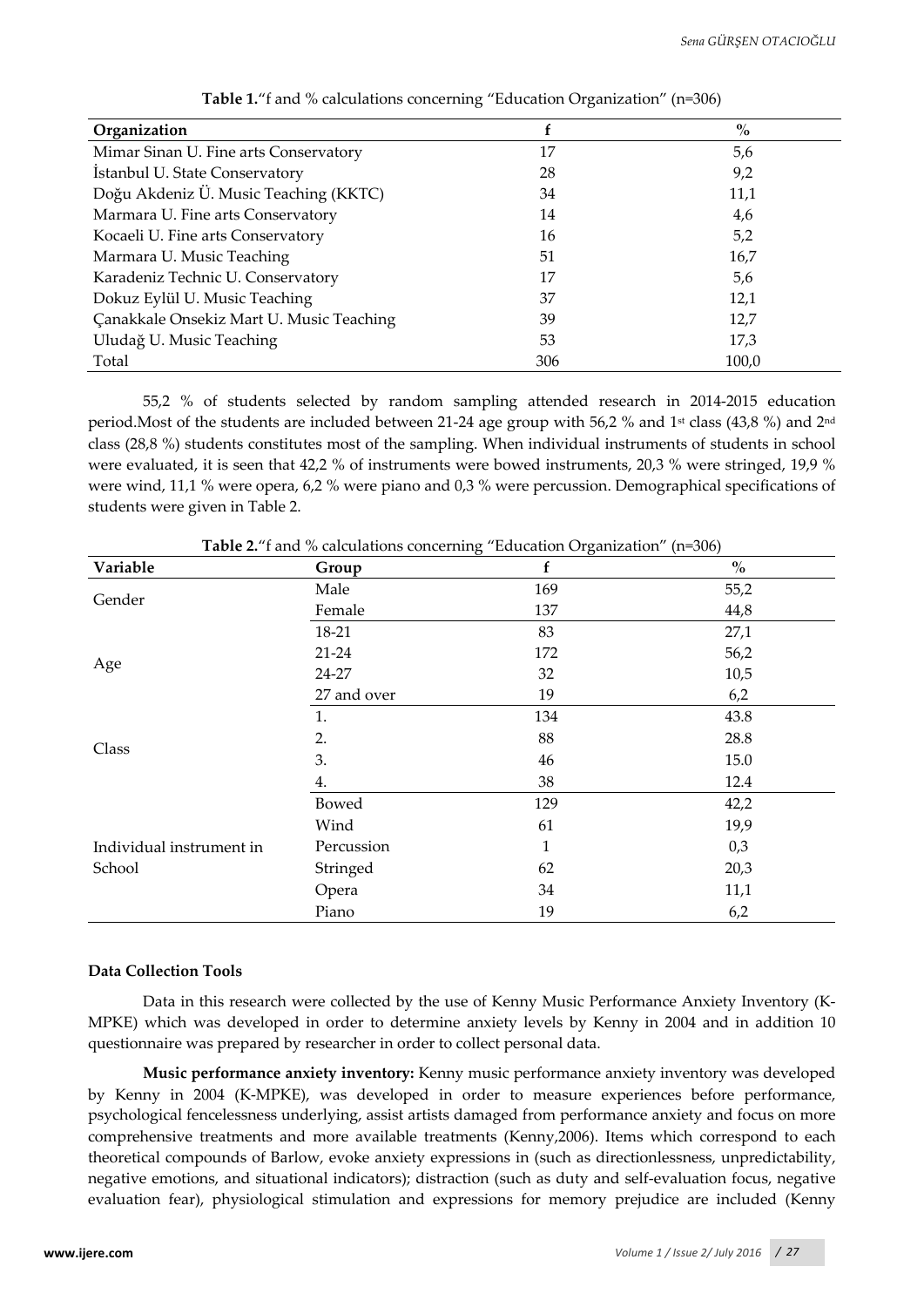&Osborne, 2006). In Likert Type scale, agree rates are determined by marking with the numbers between "I never disagree" and "I agree".

In the analysis of inventory implemented 696 students (18-23 old) training first, second, third and fourth classes of music education department in several universities of Turkey and Turkish language adaptation was carried out by the help of Tokinan (2013), 25 ıtems Cronbach Alfa Coefficient was founded.895.

In consequence of analyzes performed by researcher, it was seen that Kenny Music Performance anxiety inventory Turkish adaptation was valid and reliable measuring tool. Expression in septet Likert Type manner inventory were graded as "I never disagree" (0) and "I agree" (6) and total points could vary 0 and 150. While 105 points and over indicates higher musical performance anxiety, 45 points and lower shows reduced musical performance anxiety.

#### **Process**

 Research data were collected in several stages. Firstly descriptive distribution specifications of students who constitute research group were relational solutions which were determined accordingly to the purposes of research actualized. This statistical analysis was made with the data obtained by research. Nonparametric Kruskal-Wallis, Mann Whitney U (post hoc LSD for after) single direction variance analysis (Anova) test were implemented.

In addition simple regression analysis was implemented in order to show whether academic success values are affected from performance anxiety scale values or not and for showing in what extent it is affected.

Significance level in all statistical calculations were accepted as .05. When meaningfulness value were founded lower than .05 (p<.05), variations and relations among independent variable groups (categories) were accepted "significant" and results were assessed accordingly.

#### **FINDINGS**

In this section of research, numeric data obtained from statistical analyzes implemented in research were tabulated and interpreted.

General descriptive values belonging to "Musical Performance anxiety" scales were given in Table 3.

|                                     | <b>Table 3.</b> Descriptive statistics related musical performance anxiety level of students (IN-500) |                               |       |       |  |  |  |  |  |
|-------------------------------------|-------------------------------------------------------------------------------------------------------|-------------------------------|-------|-------|--|--|--|--|--|
| Scale                               | (min. and max. grades to<br>be got)                                                                   | Min. and max.<br>grades taken |       | SS    |  |  |  |  |  |
| Music performance anxiety inventory | $(0-150)$                                                                                             | 8-144                         | 68.38 | 28.26 |  |  |  |  |  |

**Table 3.**Descriptive statistics related musical performance anxiety level of students (N=306)

Descriptive statistics concerning scale which was used in order to measure in what extend students feel anxiety before musical performance or during performance were given in Table 3 above. Accordingly, anxiety average of students attended research was calculated as 68,38±28,26. That shows musical anxiety level of students was "medium". It was calculated 21,6 % of students' (66 persons) music performance anxiety level "lower" (between 0 and 45), 66,7 % (204 persons) musical performance anxiety level "medium" (46-104) and 11,8 % (36 persons) musical performance grade "higher". It is understood that most of the students' music performance anxiety was "medium".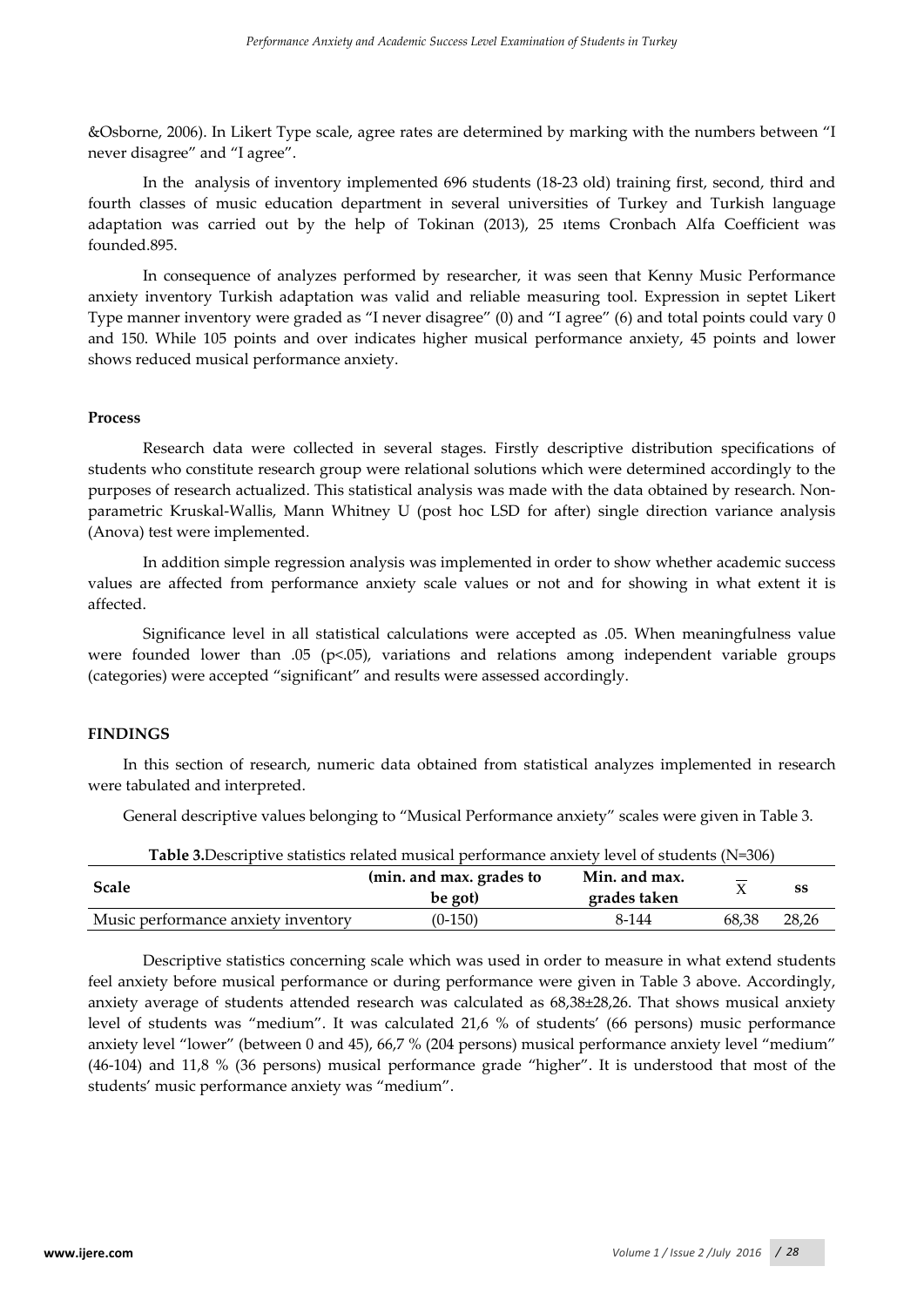| with "age variable" ( $N=306$ ) |                   |     |                        |       |      |              |                   |  |  |
|---------------------------------|-------------------|-----|------------------------|-------|------|--------------|-------------------|--|--|
|                                 |                   |     | Descriptive statistics |       |      | <b>ANOVA</b> | <b>Difference</b> |  |  |
| Measurement.                    | Age               | n   |                        | SS    |      |              |                   |  |  |
| Music Performance<br>anxiety    | $18-21(1)$        | 83  | 74.08                  | 25.85 |      |              |                   |  |  |
|                                 | $21-24(2)$        | 172 | 63.34                  | 27.91 | 4.10 | $0.017*$     | 1 and 2, 3        |  |  |
|                                 | 24 and over $(3)$ | 51  | 60.57                  | 32,33 |      |              |                   |  |  |

**Table 4.**ANOVA test which was performed to determine difference of "Music performance anxiety" levels

*\* p<.05*

Depending on ages of students, it was foundedthat music performance anxiety levels were found to differentiate significantly  $[F_{(2; 303)}=4,10$  and  $p<0,05]$ . According to post-hoc LSD test which was carried out to determine which age groups have significance difference after Anova test; anxiety levels of students between 18-21 age group is higher than other students ( $\overline{X}$  18-21=74,08;  $\overline{X}$  21-24=63,34 ve  $\overline{X}$  24 and over=60,57).

**Table 5.**ANOVA test (N=306) which was carried out to determine differences of "musical performance anxiety" levels with "class" variable

|                              |          |     | Descriptive statistics |       |      | <b>ANOVA</b> |                          |
|------------------------------|----------|-----|------------------------|-------|------|--------------|--------------------------|
| Measurement                  | Class    | n   |                        | SS    |      |              | <b>Difference</b>        |
|                              | <b>.</b> | 134 | 68,54                  | 28,75 |      |              |                          |
| Music performance<br>anxiety |          | 88  | 65,02                  | 27,75 |      |              |                          |
|                              | э.       | 46  | 68,40                  | 27,73 | 0.56 | 0,640        | $\overline{\phantom{0}}$ |
|                              | 4.       | 38  | 72,68                  | 28,21 |      |              |                          |

*\* p<.05*

Depending on class variable of students, according to Anova test which was carried out whether grades concerning music performance anxiety levels were differentiate or not, in which classes the students are, musical performance anxiety grades don't cause significantdifference (p>.05).

| Table 6.Kruskal-Wallis Test (N=306) which was carried out to reveal differences for "musical performance |  |
|----------------------------------------------------------------------------------------------------------|--|
| anxiety" levels of "individual instrument" variable                                                      |  |

|             | individual   |     | Descriptive statistics |               |       |    | Kruskal-Wallis |                   |  |
|-------------|--------------|-----|------------------------|---------------|-------|----|----------------|-------------------|--|
| Measurement | instrument   | n   |                        | order average | $X^2$ | sd |                | <b>Difference</b> |  |
|             | Stringed (1) | 129 |                        | 158,09        |       |    |                |                   |  |
| Music       | Wind $(2)$   | 61  |                        | 165,48        |       |    |                |                   |  |
| performance | Wired (3)    | 62  |                        | 149,40        | 9.89  | 4  | $0.042*$       | 5 with 1, 2, 3, 4 |  |
| anxiety     | Opera (4)    | 34  |                        | 150,03        |       |    |                |                   |  |
|             | Piano $(5)$  | 19  |                        | 95,42         |       |    |                |                   |  |

*\*p<.05*

Depending on individual instruments of students it was found that music performance anxiety levels were founded to significant difference  $(X^2=9,89)$  and  $p<0,05$ ). According to post-hoc Mann-Whitney Test which was carried out to find which instrument groups have difference; anxiety levels of students whose individual instrument was piano (Group 5) is lower than other groups (order average stinged=158,09; order averagewind=165,48; order averagewired=149,40; order averageopera=150,03 and order averagepiano=95,42).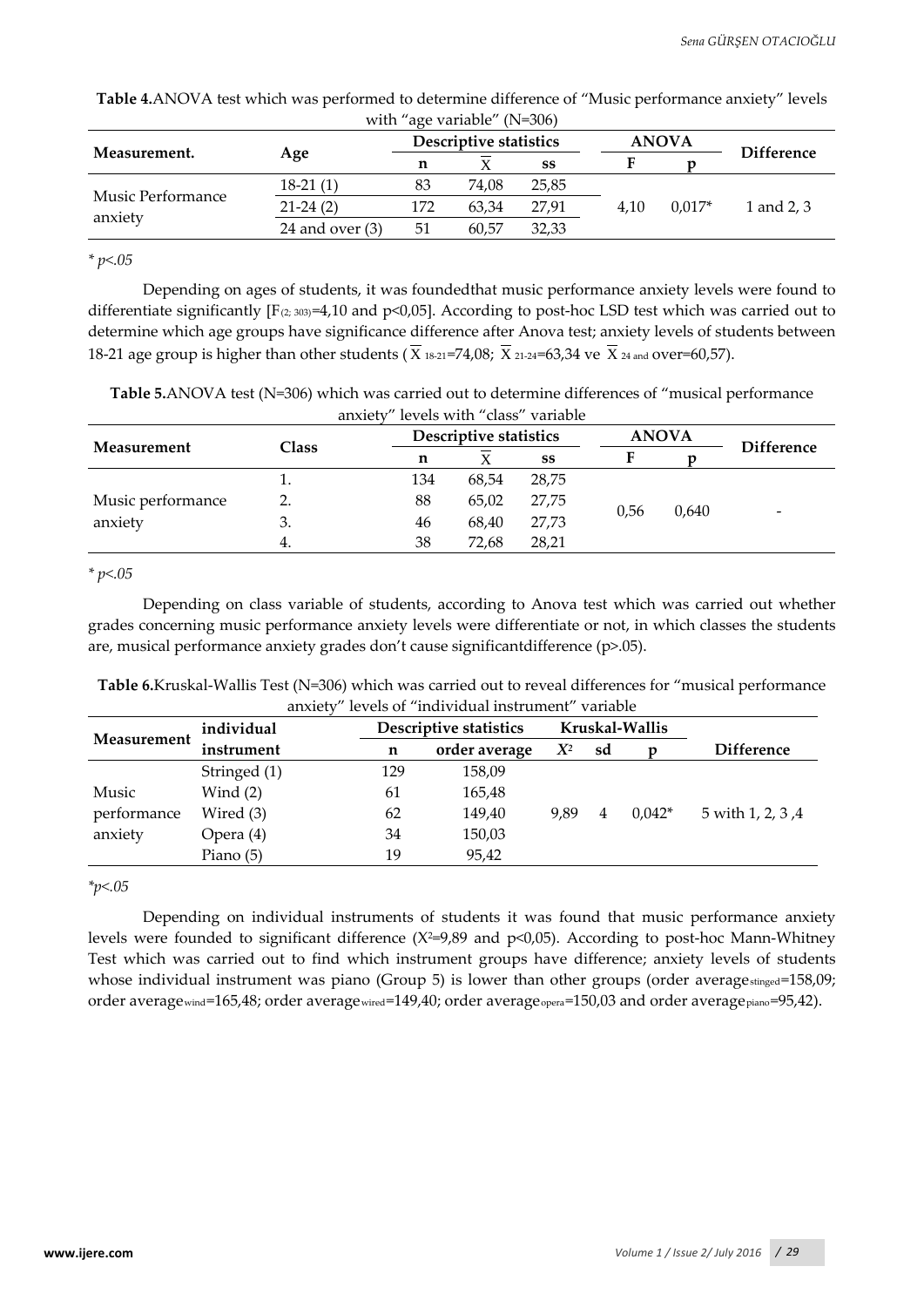| Dimension   | <b>Educated organization</b>               |    | Descriptive<br>statistics |                | Kruskal-Wallis | <b>Difference</b> |            |
|-------------|--------------------------------------------|----|---------------------------|----------------|----------------|-------------------|------------|
|             |                                            | n  | average                   | $\mathbf{x}^2$ | sd             | n                 |            |
|             | Mimar Sinan GSK (1)                        | 17 | 175,82                    |                |                |                   |            |
|             | Istanbul $\ddot{\text{U}}$ . K. (2)        | 28 | 157,96                    |                |                |                   |            |
|             | Doğu Akdeniz Ü. Music Fac. (3)             | 34 | 125,78                    |                |                |                   |            |
|             | Marmara Ü. G.S.F. (4)                      | 14 | 175,11                    |                |                |                   |            |
| Music       | Kocaeli Ü. G.S.F. (5)                      | 16 | 128,88                    |                |                |                   | 1, 4, 6    |
| performance | Marmara Ü. Music Ö. (6)                    | 51 | 173,15                    | 14,63          | 9              | $0,020*$          | with       |
| anxiety     | Karadeniz Technic Ü. Cons. (7)             | 17 | 124,64                    |                |                |                   | 3, 5, 7, 9 |
|             | Dokuz Eylül Ü. Music Ö. (8)                | 37 | 152,17                    |                |                |                   |            |
|             | Çanakkale Onsekiz Mart Ü. Music Fac<br>(9) | 39 | 122,94                    |                |                |                   |            |
|             | Uludağ Ü. Music Fac (10)                   |    | 151,26                    |                |                |                   |            |

**Table 7.**Kruskal-Wallis Test (N=306) which was carried out to determine "musical performance anxiety" levels of with educated organization "variable differences.

*\* p<.05* 

Organization of students who have attended research causes significant differentiation on music performance anxiety levels ( $X^2=14,63$  and  $p<05$ ). According to Post-hoc Mann-Whitney test result; music performance anxiety levels of students (Group 1,4 and 6) educating at Mimar Sinan GSK, Marmara Ü. GSF and Marmara Ü. Music teaching is higher than students educating at Doğu Akdeniz U. Music Fac., Kocaeli U. Fine arts faculty, Karadeniz Technic U.. Conservatory and Çanakkale Onsekiz Mart U. Music teaching departments (group 2, 3,5,7 and 9). (order average Mimar Sinan GSK=175,82; order average Doğu Akdeniz U. Music teaching.=125,78; order average Marmara U. GSF=175,11; order average Kocaeli U. Fine arts faculty.=128,88; order average Marmara U. Music Ö.=173,15; order average Karadeniz Technic U. conservatory.=124,64 and order average Çanakkale Onsekiz Mart U. music teaching  $\ddot{\circ}$ . = 122,94).

**Table 8.**Pearson results carried out for relation between "Music performance anxiety" and "Academic success" grades.

| Measurement      |     | . .   | SS                |       |         |
|------------------|-----|-------|-------------------|-------|---------|
| Academic Success | 306 | 58.44 | .4.65             | ∙ — — |         |
| M.P.K            | 306 | 67.27 | 21. 55<br>ت ب⊥⊾ ک | .655  | $.003*$ |

*\*p<.01*

It was determined that there was negative relation between "musical performance anxiety and academic success levels" in Table 8. When specifications of inventories we have considered, while grades received from academic success was positive. "Higher" Grades received from Musical performance anxiety level was positive.

# **DISCUSSION**

In this research, it was aimed the relation between "performance anxiety and academic success" grade averages of students who attended research.

According to the research that was made about this area, for example Leodari and Syngollitou (1998) revealed that male students have higher motivation and self-esteem for academic success and motivation. According to Larkin and Abel (1998) male musicians feel less performance anxiety than female musicians. According to Iusca and Dafinoiu (2011), LeBlanc et.al. (1997), female musicians perceive existence of audience as menacing. Another similar data was found in data of Şentürk and Çırakoğlu' (2013) research. Here again, permanent anxieties and performance anxiety levels of male musicians were determined lower than females and females were determined higher as significantly.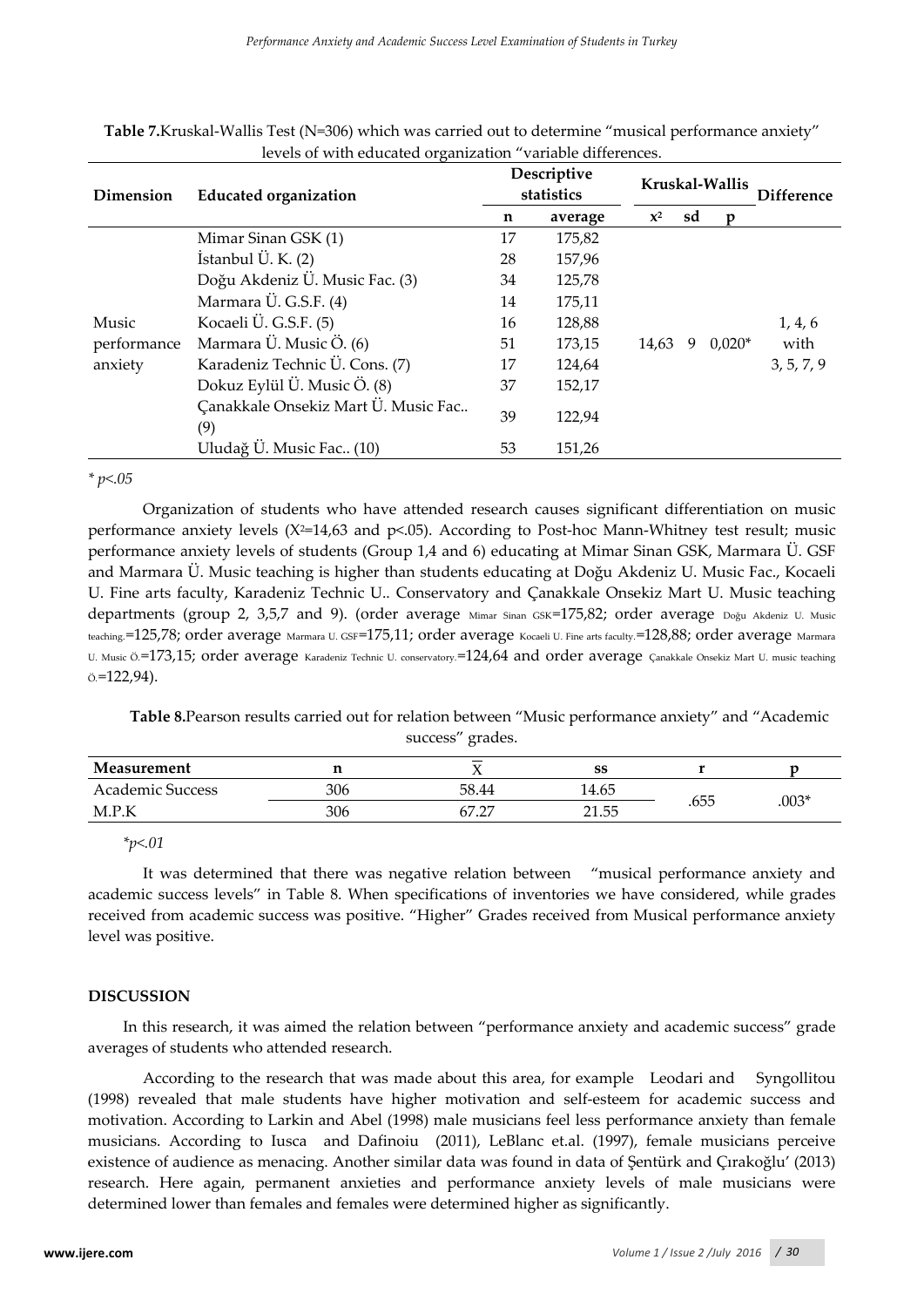Depending on individual instruments of students in school, it was found music performance anxiety levels were significantly different.According to test results carried out which instrument groups have significant difference, anxiety levels of students who have piano as individual instrument is lower than other students. Reason for that piano which is considered principle instrument in music education is an instrument accepted either solo or accompanying. For that reason, whether stringed or wind sound performance, other instruments are difficult to appear without accompanying. That could cause lower anxiety levels of pianists depending on more experiment of pianists.

In consequence of research there is negative relation between "academic success" and "musical performance anxiety" grades of students and this situation is not an expected result. Because, when considered generally it is expected that, a musician who feels academically successful, should be less anxious during performance.

There are some implications that musicians were affected of "musical performance anxiety" exceedingly and become as not to perform occupation. For Çakıroğlu (2013), when researches which were carried out abroad were guided, it was seen behavioral technics and cognitive therapy is affected in this matter and efficient comparing to other techniques. Therapy approach which especially started to be known with "BDT" abridgment of Beck in 1979; have been the most used therapy technique among the other techniques which were implemented before musical performance anxiety therapy.

Kendrick et.al. (1982) compared behavioral therapy results which they carried out on fifty three virtuosos (pianist) who feel musical performance anxiety problems with virtuosos who did not appear and receive therapy in control group. When they checked the results, they noticed there was no difference between two working groups. On the other hand, in five weeks of monitoring program implemented to the same group, ones in cognitive behavioral therapy group decreased comparing to control group significantly.

Examination of these kind of data which one could accord to social and working environment techniques will be correct. For Revesz (2001) problem in the center of music psychology is acceptance of music as a definition of musical creativity. On the other hand, this problem is considered as a stimulant which stimulates musical emotion and expression. Consequently, psychology of music places around "performance" starting from each fields of music and develops.

In the direction of findings obtained from research and concerning literature, when lack of selfesteem on professional music education receiver students and teacher candidates is a psychometric disease idea, in order to remove this situation which pushes student's occupational and personal lack of selfesteemed condition, it could be recommendedpsychological counseling and guidance departments in education faculties can organize scientific meetings and seminars about the matter.

In addition in order to remove anxiety factor which affects stage performance negatively or decrease it other methods of MPK, Bioffedback, meditation and yoga, alexander technique, hypnotherapy and music therapy methods could be used (Çırakoğlu, 2013).

At the end of the research it can be seen that a student or a musician who fells academically successful, could be less anxious during performance. So it can be advised that, every musician who deals music professionally, should be trained about getting rid of his/her anxiety.

#### **REFERENCES**

- Larkin, K. T. & Abel, J.L. (1990). Anticipation of performance among musicians: *Psychology of Music, 18*(2), 171-182.
- Austin, J.R. (1988). The effect of music contest format on self concept, motivation, achievement and attitude of elementary band students. *Journal of Research in Music Education, 36,* 95-107.
- Barlow, D. H. (2000).Unraveling the mysteries of anxiety and its disorders from the perspective of emotion theory. *American Psychologist.* 55(11), 1247-1263.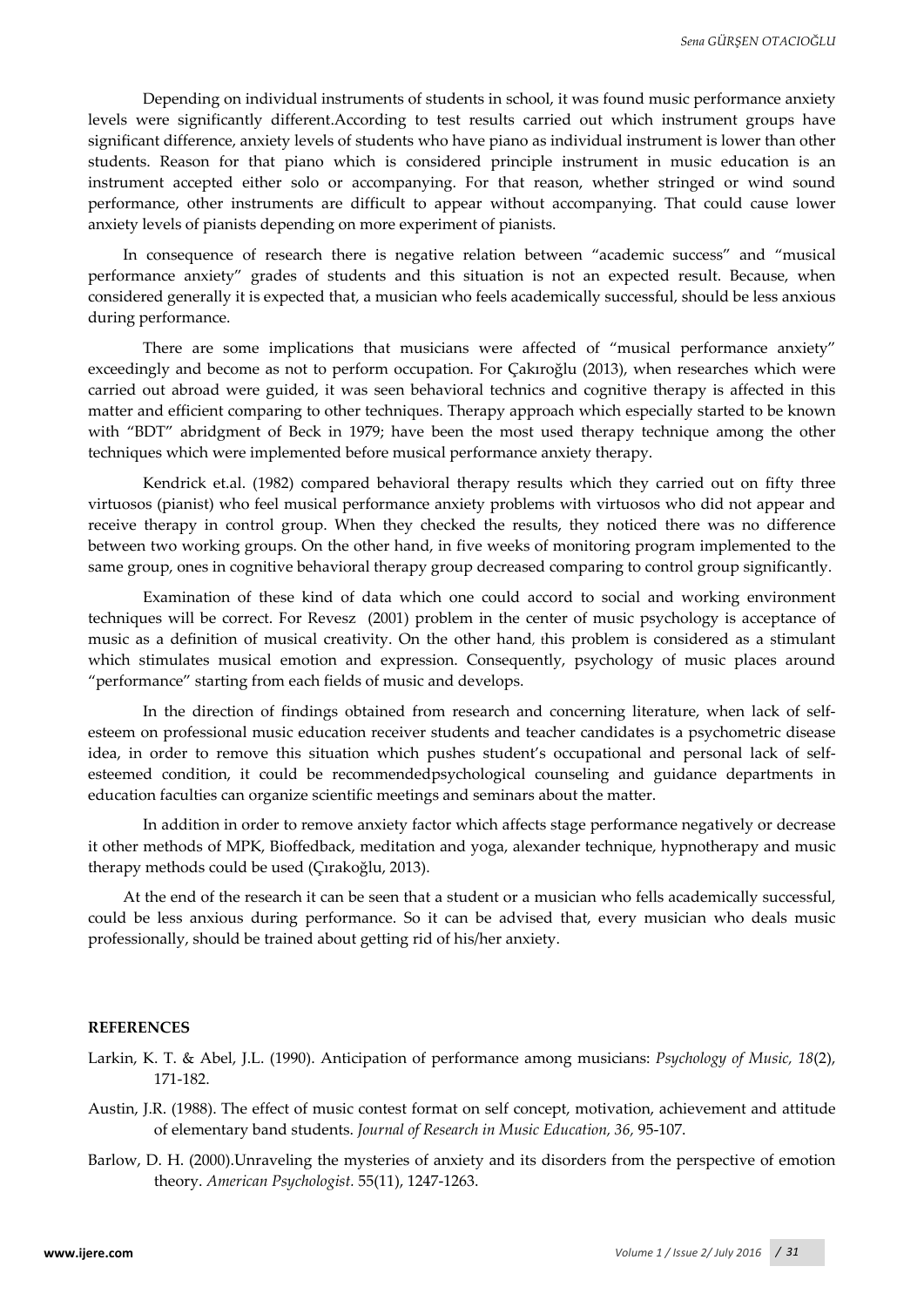- Bilen, S. (1995). *Effect of accompanying learning over music teaching and motive processes..* Unpublished doctorate thesis, Dokuz Eylül University, Social science institution.
- Cheung, Hoi Yan (2006). Factors affecting the state anxiety level of higher education students in macau: the impact of trait anxiety and self-esteem. *Assessment and Evaluation in Higher Education,* Vol.31 , No.6 (December) p 709-725.
- Çırakoğlu, O.C. (2013). Enemy on the stage: Revision for performance anxiety for musicians. *Turkish psychology articles, 16* (32), 95-104.
- Şentürk, Ç.G. & Çırakoğlu, O.C. (2013). Development of a performance anxiety scale for music students. *Medical Problems of Performing Artists, 28*, 199-206.
- Clarke, E.F. (2001). Meaning and specification of motion in music*. Musicae Scientiae, 5* (2), 213-234.
- Dweck, C.S., & Leggett, E.L. (1988). A social- cognitive approach to motivation and personality. *Psychological Review, 95,* 256-273.
- Fishbein, M., Middlestadt, S., Ottati, V., Straus, S. and Ellis, A. (1988). Medical problems among ICSOM musicians: Overview of a national survey. *Medical Problems of Performing Artists,* 3, 1-8
- Hargreaves, D.J. (2001). *The developmental psychology of music.* Cambridge University Pub.
- Harter, S. (1992). The perceived competence scale for children. *Child Development53,* 87-97.
- Iuscaa, D. & Dafinoiu, I. (2011). Performance anxiety and musical level of undergraduate students in exam situations: the role of gender and musical instrument*. Procedia - Social and Behavioral Sciences 33*, 448-452.
- Karasar, N. (2009). *Scientific research method.* Nobel Publication, Ankara.
- Kendrick, M. J., Craig, K. D., Lawson, D. M. & Davidson, P. O. (1982). Cognitive and behavioral therapy for musical performance anxiety. *Journal of Consulting and Clinical Psychology, 50*(3), 353-362.
- Kenny, D. T. (2006). *Music performance anxiety: Origins, phenomenology, assessment and treatment.* Context: A Journal of Music Research.
- Kemp, A.E. (2002). The education of professional musician. *Psychology of Music*, 10 (2), 48-58.
- Kim, Y. (2008). The effect of improvisation-assisted desensitization, and music-assisted progressive muscle relaxation and imagery on reducing pianists' music performance anxiety. *Journal of Music Therapy, 45*(2), 165-191.
- Leondari, A. & Syngollitou, E.,(1998). Academic achievement, motivation and possible selves. *Journal of Adolescence 21*(2), 219-222.
- LeBlanc, A., Jin, Y. C., Obert, M. & Siivola, C. (1997). Effect of audience on music performance anxiety. *Journal of Research in Music Education, 45*(3), 480-496.
- Lendon, G. H. (1982). "I played the drum, when the class sang". *Music Educators Journal, 68*(6), 36-37.
- Otacıoğlu, G.S. (2008). *Music Psychology*. İstanbul: Öğreti Publication.
- Özgüven, İ. E. (1998). *Psychological Tests.* Ankara: PDREM publication.
- Revesz, G. (2001). *Introduction to the psychology of music.* Norman, Oklohoma: University of Oklahoma Pres.
- Schmuck, A. R., & Schmuck, A. P. (2001). *Group processes in the classroom* (8. Edition).Hightstown:The McGraw-Hill Companies.
- Stanton, H. E. (1994). Reduction of performance anxiety in music students. *Australian Psychologist, 29*, 124- 127.
- Tallis, F. (2003).*Surpassing anxieties.* İstanbul: Sistem Publication.